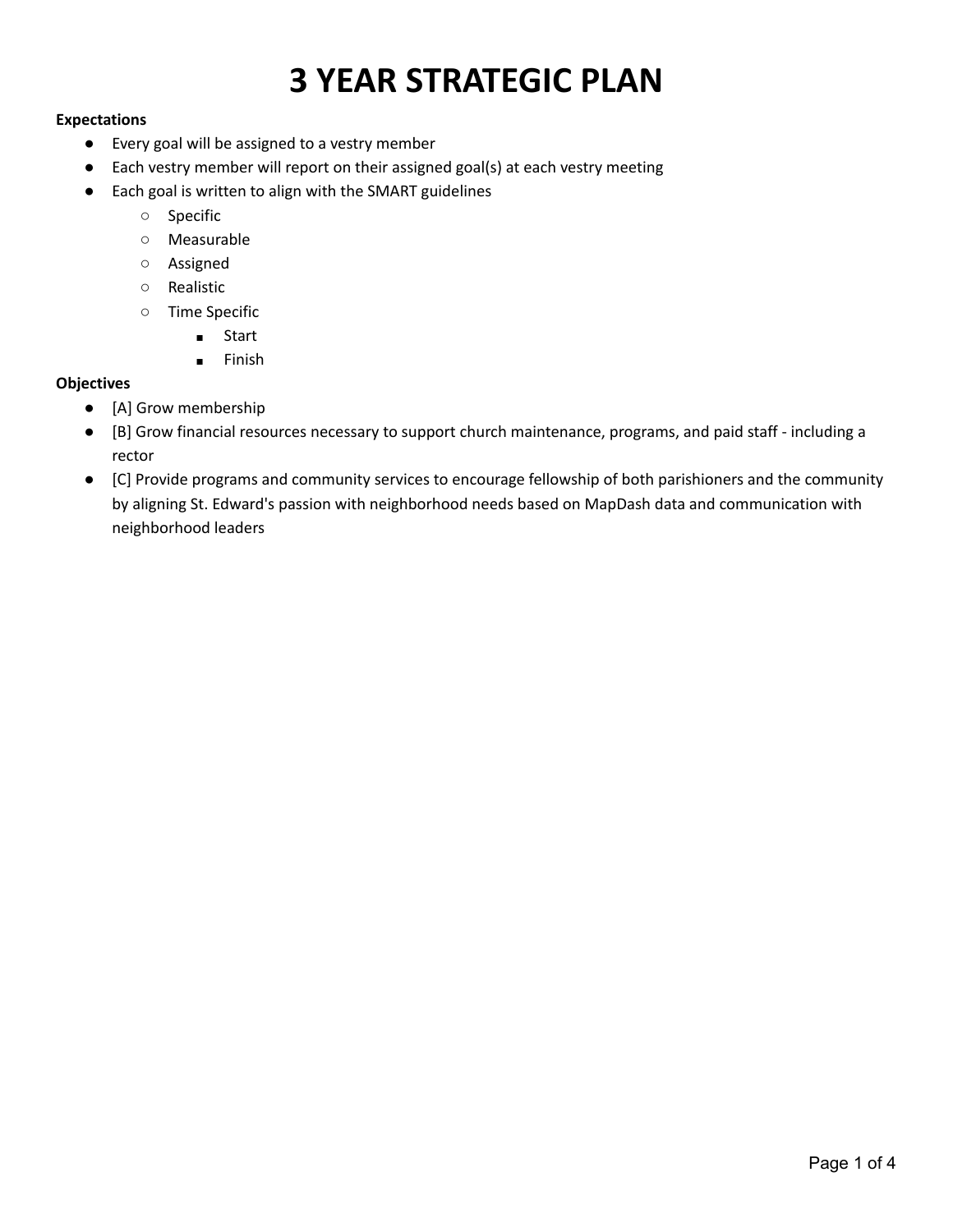## **YEAR ONE**

### **June 1st, 2022 to June 1st, 2023**

- Goal: St. Edward's will fully implement the Invite Welcome Connect program as outlined on invitewelcomeconnect.com. The program will be designed to accommodate both in-person and remote participants.
	- Objective [A]: Grow membership
	- $\circ$  Start: June 1st, 2022
	- $\circ$  Finish: June 1<sup>st</sup>, 2023
	- Responsible Vestry Persons: Ted, Lucy
- Goal: Establish a Restricted Endowment Fund that will use investment earnings to fund designated church expenses while the principal is held in perpetuity. The endowment will be documented and will include, at a minimum, an Investment Policy, a Withdrawal Policy, and a Usage Policy.
	- Objective [B]: Grow financial resources
	- $\circ$  Start: June 1st, 2022
	- $\circ$  Finish documentation: September 1st, 2022
	- $\circ$  Finish account creation: November 1<sup>st</sup>, 2022
	- Responsible Vestry Persons: Klade, Erica
- Goal: Establish a Planned Giving Program based on recommendations from the Episcopal Community Foundation (ECF) with proceeds going toward the principal of our Restricted Endowment Fund. The program is to include a plan to effectively promote the program to the congregation.
	- Objective [B]: Grow financial resources
	- Resources:
		- ECF Site: <https://episcopalcommunityfoundation.org/legacy-giving/get-your-parish-involved/>
		- ECF Presentation: [https://www.episcopalatlanta.org/wp-content/uploads/2018/07/ECF\\_Planned\\_Giving\\_Presentat](https://www.episcopalatlanta.org/wp-content/uploads/2018/07/ECF_Planned_Giving_Presentation.pptx) [ion.pptx](https://www.episcopalatlanta.org/wp-content/uploads/2018/07/ECF_Planned_Giving_Presentation.pptx)
	- $\circ$  Start: November 1<sup>st</sup>, 2022
	- $\circ$  Finish: March 1<sup>st</sup>, 2023
	- Responsible Vestry Persons: Bernadette, Mike
- Goal: Encourage better connections between all St. Edward's members by implementing a "Parishioner Highlight of the Week" program where, each week, a different parishioner is interviewed and their story is shared with all other parishioners. The program is to include what format is used for the interviews and how the interviews will be shared with the congregation each week, including virtually.
	- Objective [C]: Provide programs and community services
	- $\circ$  Start program plan: July 1s<sup>t</sup>, 2022
	- $\circ$  Finish and implement program plan: October 1st. 2022
	- Responsible Vestry Persons: Marlaina, Marck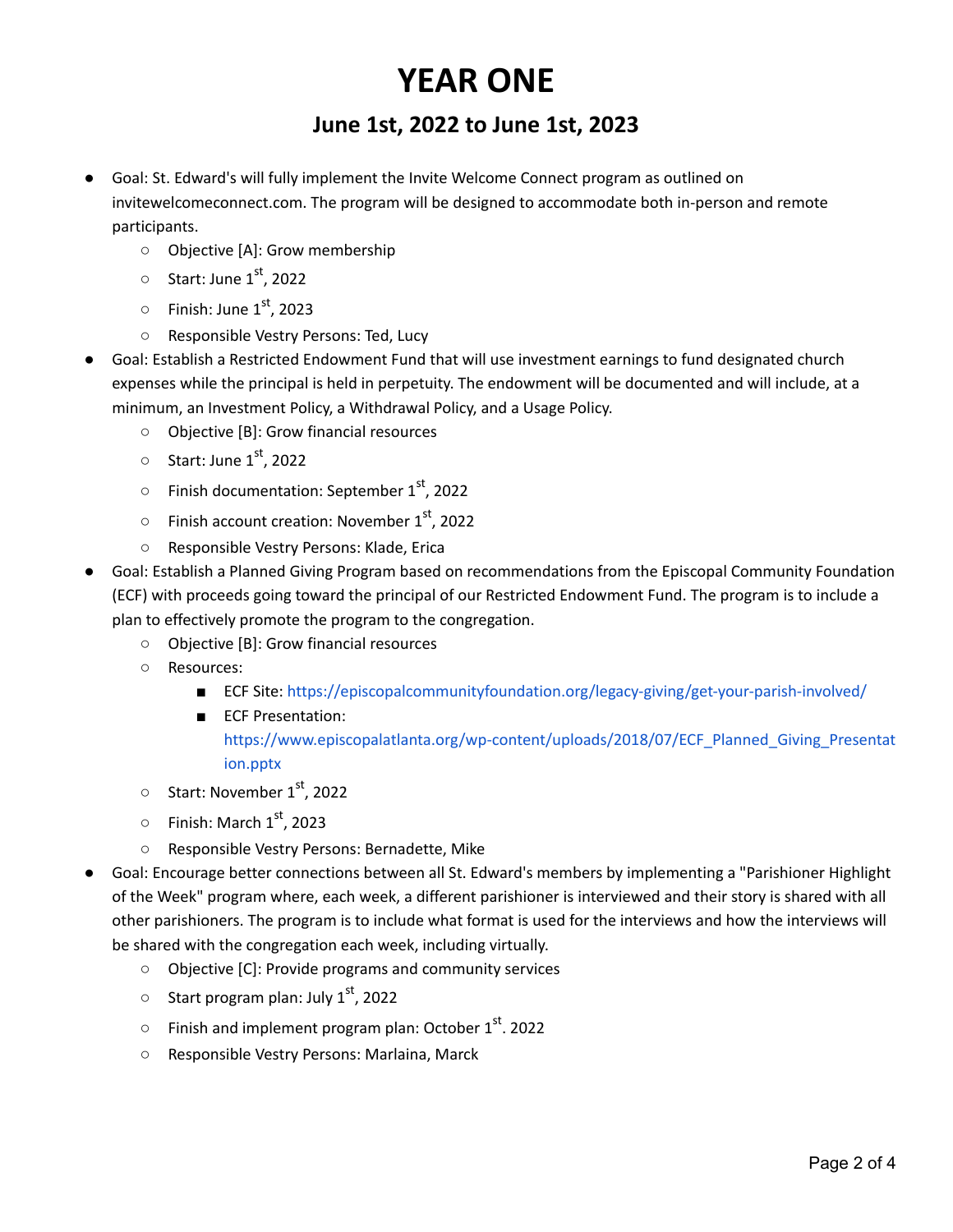## **YEAR TWO**

### **June 1st, 2023 to June 1st, 2024**

- Goal: Conduct a Fixed Asset Review that will be updated as new assets are added and reviewed annually.
	- Objective [B]: Grow financial resources
	- Start: June 1st, 2023
	- Finish: December 1st. 2023
	- Responsible Vestry Persons: Marver, Kevin
- Goal: Establish a team to develop and maintain effective, bilingual, content on the major social media platforms including our website, Facebook, YouTube, Twitter and Instagram. Effectiveness will be determined by monitoring month to month and year to year traffic on each platform as well as by tracking each platform's role in attracting new members. The team will establish and follow a schedule to review and update all online content.
	- Objective [A]: Grow membership
	- $\circ$  Start: June 1st, 2023
	- $\circ$  Finish tracking, monitoring, and updating schedule: December 1<sup>st</sup>, 2023
	- Tracking, monitoring, and updating: Ongoing
	- Responsible Vestry Persons: Lucy, Ted
- Goal: Speak with St. Edward's church leaders, ministry heads, and parishioners to identify a single passion that we will use to align programs with community needs. After identifying our passion, consult with Sally Ulrey and use MapDash data to identify community needs that align with that passion
	- Objective [C]: Provide programs and community services
	- Identify Passion
		- **B** Start: June  $1<sup>st</sup>$ , 2023
		- Finish: December  $1<sup>st</sup>$ , 2023
	- Identify and align with community needs
		- Start: December  $1<sup>st</sup>$ , 2023
		- **■** Finish: June  $1<sup>st</sup>$ . 2024
	- Responsible Vestry Persons: Valerie, Manuel